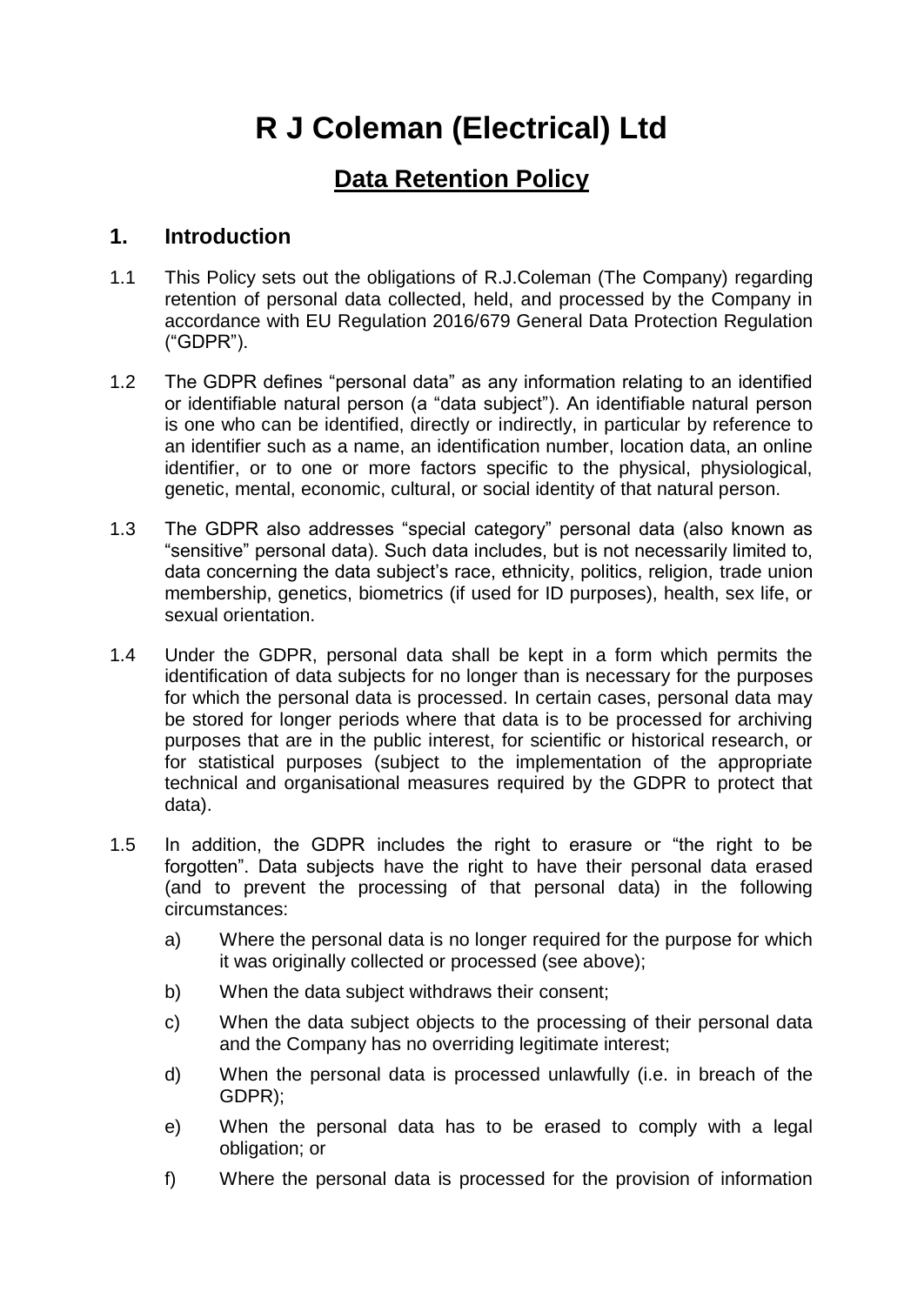#### society services to a child.

- 1.2 This Policy sets out the type(s) of personal data held by the Company for Payroll purposes and/or Intruder, CCTV, Inspection & Testing purposes, the period(s) for which that personal data is to be retained, the criteria for establishing and reviewing such period(s), and when and how it is to be deleted or otherwise disposed of.
- 1.3 For further information on other aspects of data protection and compliance with the GDPR, please refer to the Company's Data Protection Policy.

#### **2. Aims and Objectives**

- 2.1 The primary aim of this Policy is to set out limits for the retention of personal data and to ensure that those limits, as well as further data subject rights to erasure, are complied with. By extension, this Policy aims to ensure that the Company complies fully with its obligations and the rights of data subjects under the GDPR.
- 2.2 In addition to safeguarding the rights of data subjects under the GDPR, by ensuring that excessive amounts of data are not retained by the Company, this Policy also aims to improve the speed and efficiency of managing data.

#### **3. Scope**

- 3.1 This Policy applies to all personal data held **[**by the Company**] [**for Payroll purposes and/or Intruder, CCTV, Inspection & Testing purposes **[**and by thirdparty data processors processing personal data on the Company's behalf**]**.
- 3.2 Personal data, as held by **[**the Company**] OR [**the above**]** is stored in the following ways and in the following locations:
	- a) **[**The Company's servers, located Offices at DN15 6AF
	- b) **[**Third-party servers, operated by cloud-based intruder and CCTV systems & Computers permanently located in the Company's premises at DN15 6AF
	- c) **[**Laptop computers **[**and other mobile devices**]** provided by the Company to its employees;**]**
	- d) Computers and mobile devices owned by employees, agents, and subcontractors used in accordance with the Company's Bring Your Own Device ("BYOD") Policy**.**
	- e) Physical records stored in Locked filing cabinets in front office and intruder alarm cabinets in main office all locked

### **4. Data Subject Rights and Data Integrity**

4.1 All personal data held by the Company is held in accordance with the requirements of the GDPR and data subjects' rights thereunder, as set out in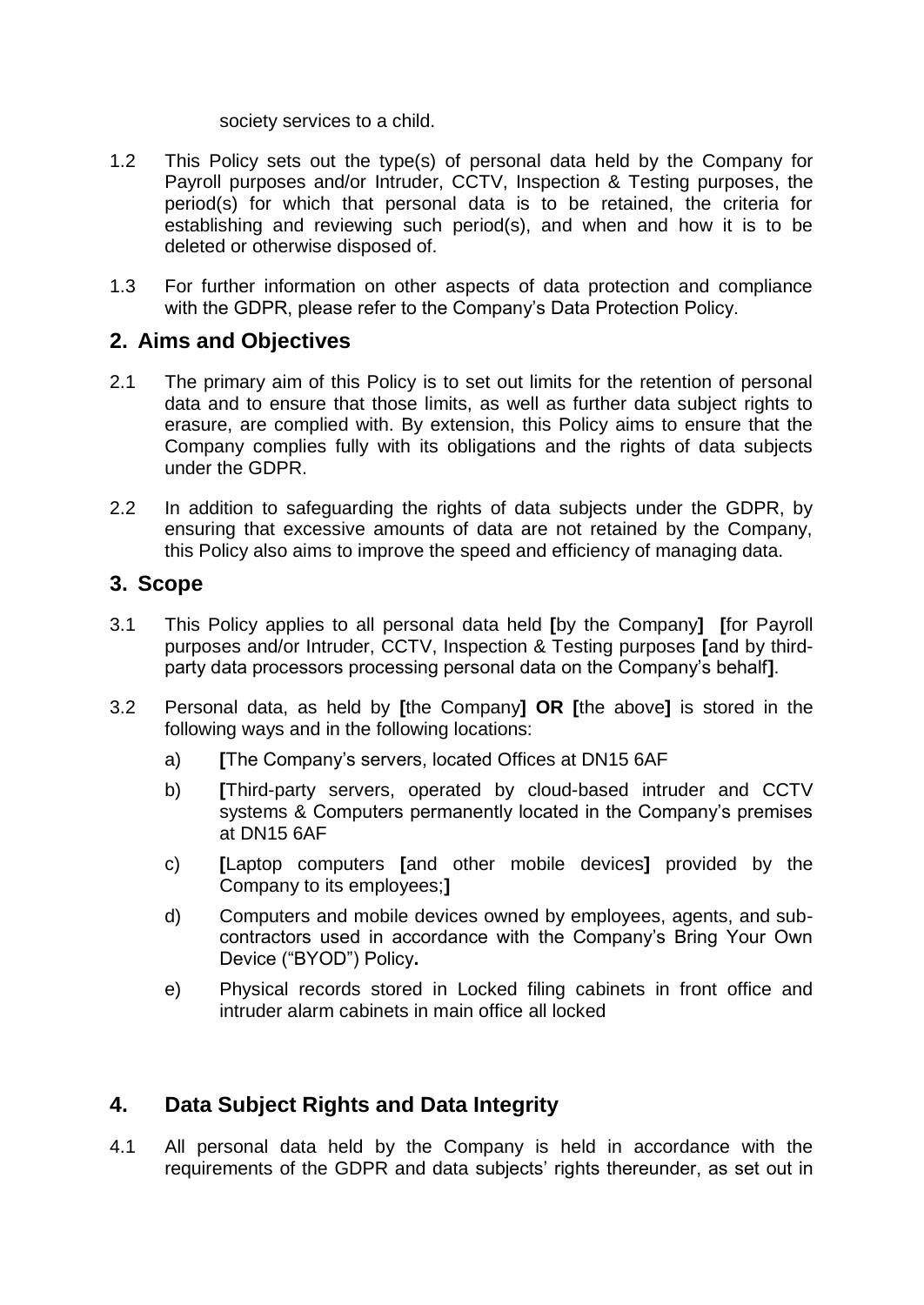the Company's Data Protection Policy.

- 4.2 Data subjects are kept fully informed of their rights, of what personal data the Company holds about them, how that personal data is used **[**as set out in Parts 12 and 13 of the Company's Data Protection Policy**]**, and how long the Company will hold that personal data (or, if no fixed retention period can be determined, the criteria by which the retention of the data will be determined).
- 4.3 Data subjects are given control over their personal data held by the Company including the right to have incorrect data rectified, the right to request that their personal data be deleted or otherwise disposed of (notwithstanding the retention periods otherwise set by this Data Retention Policy), the right to restrict the Company's use of their personal data, **[**the right to data portability,**]** and further rights relating to automated decision-making and profiling **[**, as set out in Parts 14 to 20 of the Company's Data Protection Policy**]**.

#### **5. Technical and Organisational Data Security Measures**

- 5.1 The following technical measures are in place within the Company to protect the security of personal data. Please refer to Parts 22 to 26 of the Company's Data Protection Policy for further details:
	- a) All emails containing personal data must be encrypted;
	- b) All emails containing personal data must be marked "confidential";
	- c) Personal data may only be transmitted over secure networks;
	- d) Personal data may not be transmitted over a wireless network if there is a reasonable wired alternative;
	- e) Personal data contained in the body of an email, whether sent or received, should be copied from the body of that email and stored securely. The email itself and associated temporary files should be deleted;
	- f) Where personal data is to be sent by facsimile transmission the recipient should be informed in advance and should be waiting to receive it;
	- g) Where personal data is to be transferred in hardcopy form, it should be passed directly to the recipient **[**or sent using "signed for" post**]**;
	- h) All personal data transferred physically should be transferred in a suitable container marked "confidential";
	- i) No personal data may be shared informally and if access is required to any personal data, such access should be formally requested from a director of the company.
	- j) All hardcopies of personal data, along with any electronic copies stored on physical media should be stored securely;
	- k) No personal data may be transferred to any employees, agents, contractors, or other parties, whether such parties are working on behalf of the Company or not, without authorisation;
	- l) Personal data must be handled with care at all times and should not be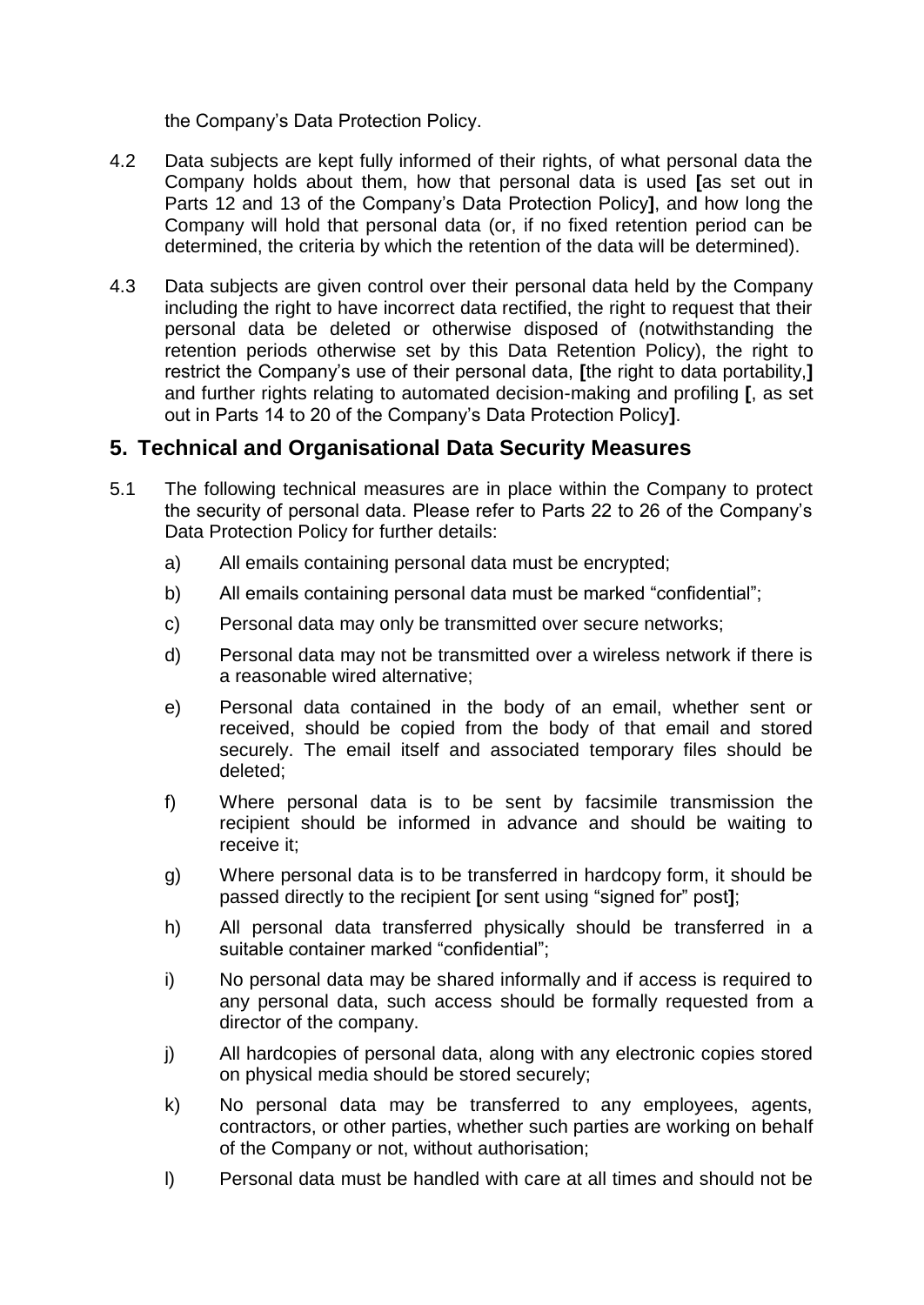left unattended or on view;

- m) Computers used to view personal data must always be locked before being left unattended;
- n) No personal data should be stored on any mobile device, whether such device belongs to the Company or otherwise **[**without the formal written approval of a director of the company and then strictly in accordance with all instructions and limitations described at the time the approval is given, and for no longer than is absolutely necessary**]**;
- o) **[**No personal data should be transferred to any device personally belonging to an employee and personal data may only be transferred to devices belonging to agents, contractors, or other parties working on behalf of the Company where the party in question has agreed to comply fully with the Company's Data Protection Policy and the GDPR;**]**
- p) All personal data stored electronically should be backed up daily with backups stored on site in fire safe and/or **[**offsite**]**. All backups should be encrypted;
- q) All electronic copies of personal data should be stored securely using passwords and encryption;
- r) All passwords used to protect personal data should be changed regularly and should must be secure;
- s) Under no circumstances should any passwords be written down or shared. If a password is forgotten, it must be reset using the applicable method. IT staff do not have access to passwords;
- t) All software should be kept up-to-date. Security-related updates should be installed **[**not more than 12 months**]** or **[**as soon as reasonably possible after**]** becoming available;
- u) No software may be installed on any Company-owned computer or device without approval; and
- v) Where personal data held by the Company is used for marketing purposes, it shall be the responsibility of a director to ensure that the appropriate consent is obtained and that no data subjects have opted out, whether directly or via a third-party service such as the TPS.
- 5.2 The following organisational measures are in place within the Company to protect the security of personal data. Please refer to Part 27 of the Company's Data Protection Policy for further details:
	- a) All employees and other parties working on behalf of the Company shall be made fully aware of both their individual responsibilities and the Company's responsibilities under the GDPR and under the Company's Data Protection Policy;
	- b) Only employees and other parties working on behalf of the Company that need access to, and use of, personal data in order to perform their work shall have access to personal data held by the Company;
	- c) All employees and other parties working on behalf of the Company handling personal data will be appropriately trained to do so;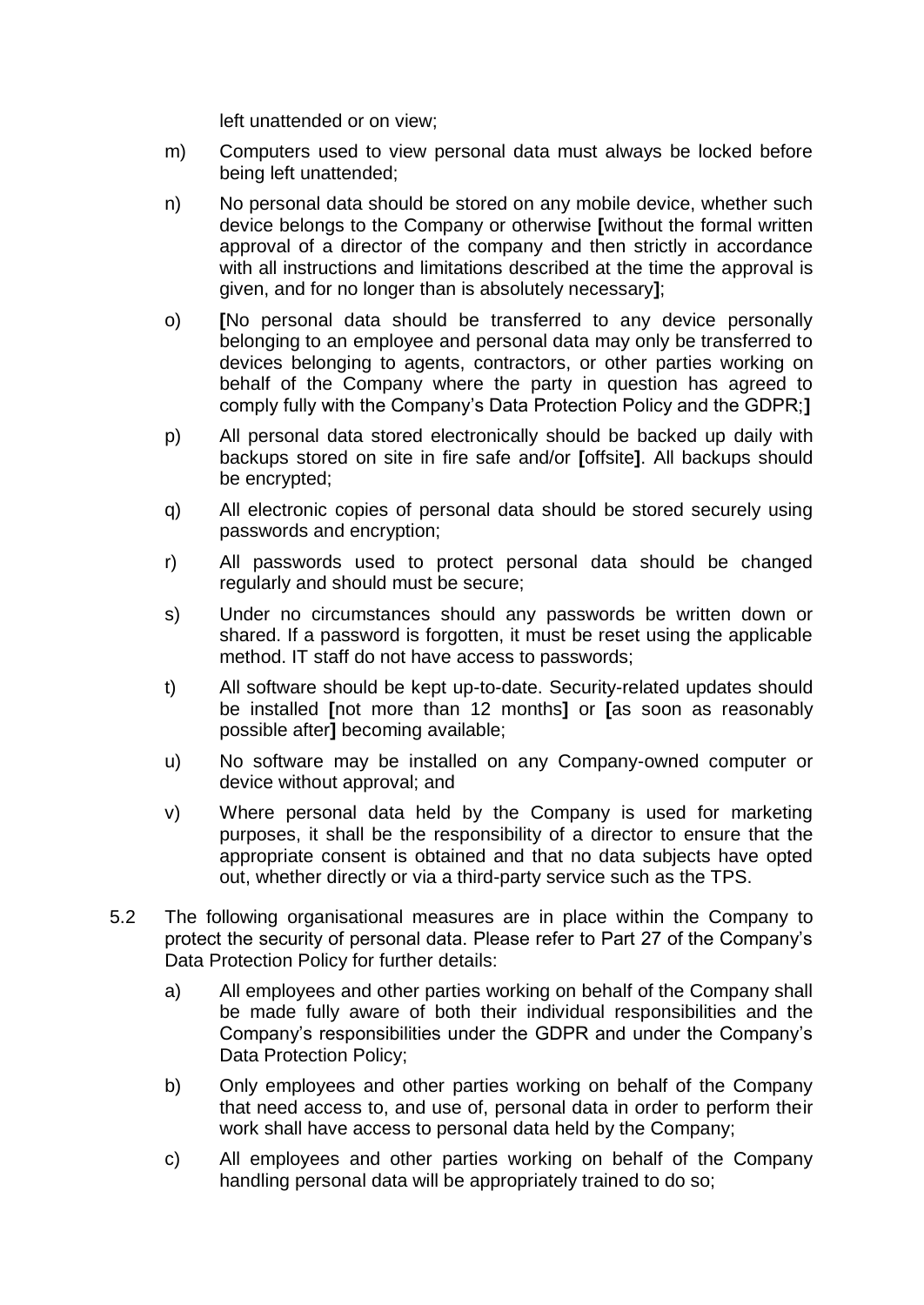- d) All employees and other parties working on behalf of the Company handling personal data will be appropriately supervised;
- e) All employees and other parties working on behalf of the Company handling personal data should exercise care and caution when discussing any work relating to personal data at all times;
- f) Methods of collecting, holding, and processing personal data shall be regularly evaluated and reviewed;
- g) The performance of those employees and other parties working on behalf of the Company handling personal data shall be regularly evaluated and reviewed;
- h) All employees and other parties working on behalf of the Company handling personal data will be bound by contract to comply with the GDPR and the Company's Data Protection Policy;
- i) All agents, contractors, or other parties working on behalf of the Company handling personal data must ensure that any and all relevant employees are held to the same conditions as those relevant employees of the Company arising out of the GDPR and the Company's Data Protection Policy;
- j) Where any agent, contractor or other party working on behalf of the Company handling personal data fails in their obligations under the GDPR and/or the Company's Data Protection Policy, that party shall indemnify and hold harmless the Company against any costs, liability, damages, loss, claims or proceedings which may arise out of that failure.

#### **6. Data Disposal**

- 6.1 Upon the expiry of the data retention periods set out below in Part 7 of this Policy, or when a data subject exercises their right to have their personal data erased, personal data shall be deleted, destroyed, or otherwise disposed of as follows:
	- (a) Personal data stored electronically (including any and all backups thereof) shall be deleted securely.
	- (b) **[**Special category personal data stored electronically (including any and all backups thereof) shall be deleted securely.
	- (c) Personal data stored in hardcopy form shall be shredded and **[**recycled**]**
	- (d) **[**Special category personal data stored in hardcopy form shall be shredded and **[**recycled**]**

#### **7. Data Retention**

- 7.1 As stated above, and as required by law, the Company shall not retain any personal data for any longer than is necessary in light of the purpose(s) for which that data is collected, held, and processed.
- 7.2 Different types of personal data, used for different purposes, will necessarily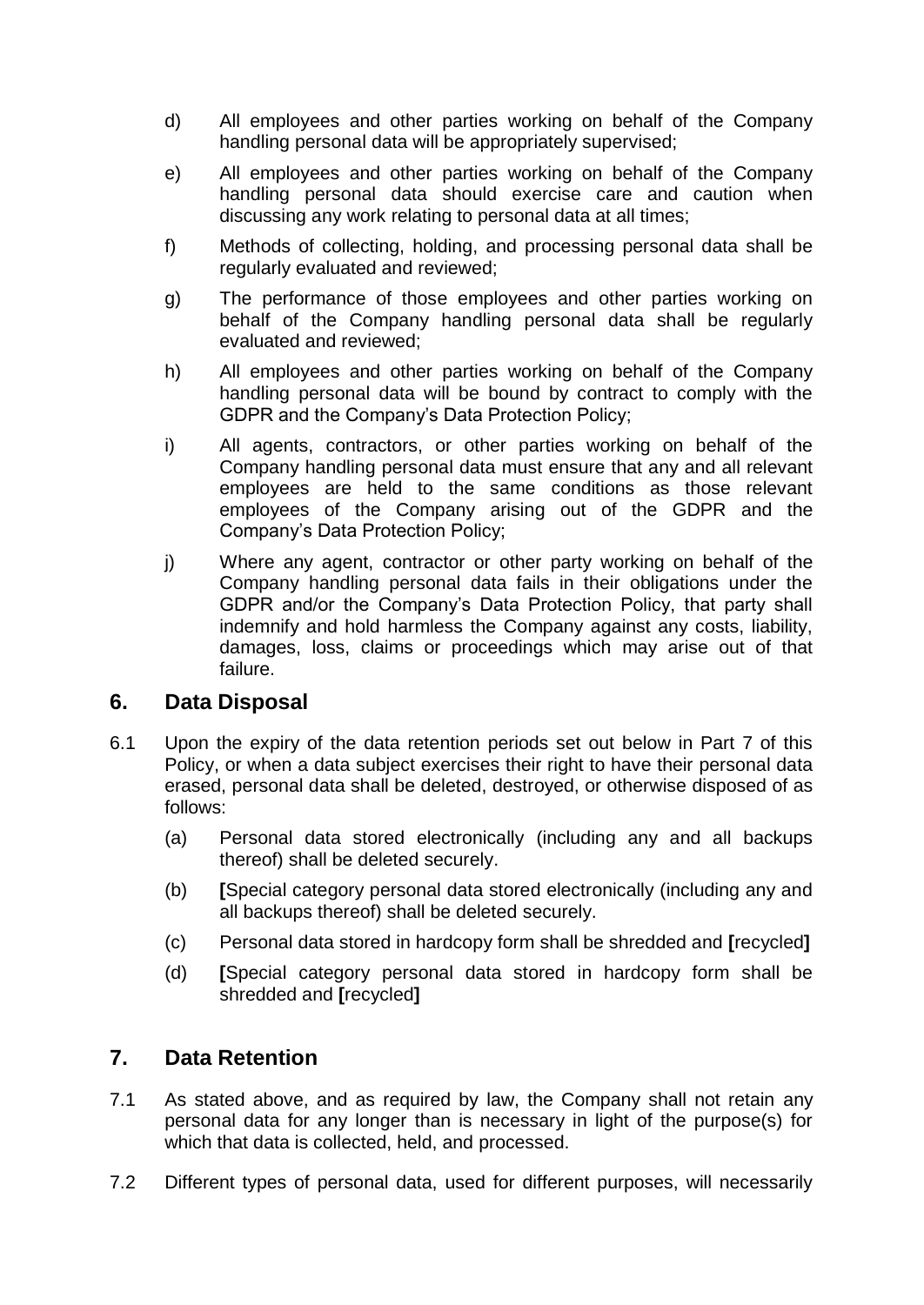be retained for different periods **(**and its retention periodically reviewed), as set out below.

- 7.3 When establishing and/or reviewing retention periods, the following shall be taken into account:
	- (a) the objectives and requirements of the Company;
	- (b) The type of personal data in question;
	- (c) The purpose(s) for which the data in question is collected, held, and processed;
	- (d) The Company's legal basis for collecting, holding, and processing that data;
	- (e) The category or categories of data subject to whom the data relates;
- 7.4 If a precise retention period cannot be fixed for a particular type of data, criteria shall be established by which the retention of the data will be determined, thereby ensuring that the data in question, and the retention of that data, can be regularly reviewed against those criteria.
- 7.5 Notwithstanding the following defined retention periods, certain personal data may be deleted or otherwise disposed of prior to the expiry of its defined retention period where a decision is made within the Company to do so (whether in response to a request by a data subject or otherwise).
- 7.6 In limited circumstances, it may also be necessary to retain personal data for longer periods where such retention is for archiving purposes that are in the public interest, for scientific or historical research purposes, or for statistical purposes. All such retention will be subject to the implementation of appropriate technical and organisational measures to protect the rights and freedoms of data subjects, as required by the GDPR.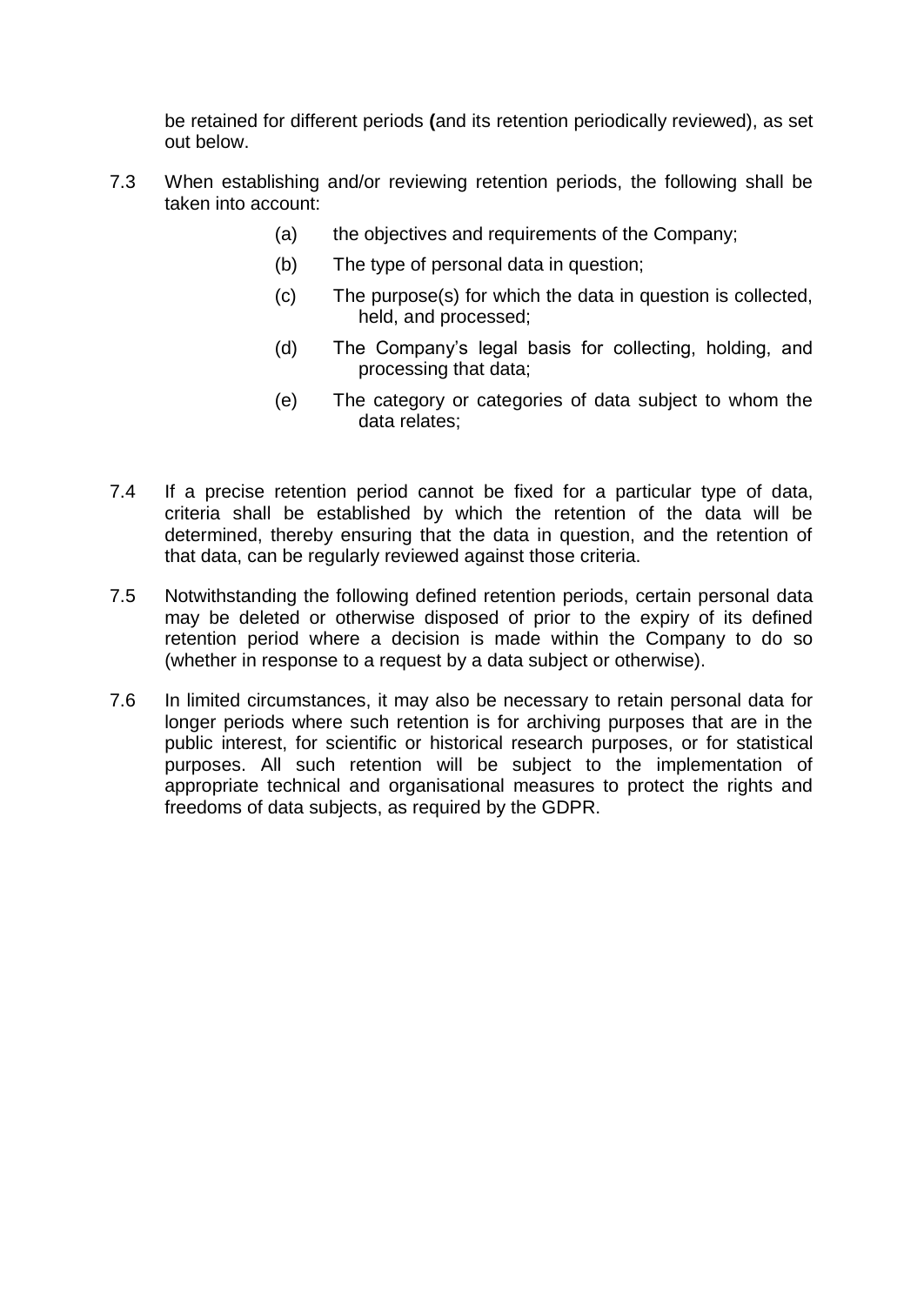| Data Ref.         | <b>Type of</b><br><b>Data</b>                      | <b>Purpose of Data</b>                                     | <b>Review Period</b> | <b>Retention</b><br><b>Period or</b><br><b>Criteria</b> | <b>Comments</b>                                                                                                                                                                              |
|-------------------|----------------------------------------------------|------------------------------------------------------------|----------------------|---------------------------------------------------------|----------------------------------------------------------------------------------------------------------------------------------------------------------------------------------------------|
| <b>PAYROLL</b>    | <b>PERSONAL</b>                                    | Payment of wages and<br>administration of pension          | Annually             | 10 years                                                | Filing cabinets including overflow<br>cabinets are emptied and sent for<br>certified shredding. Electronic files<br>are secured and password<br>protected.                                   |
| <b>SECURITY</b>   | Names,<br>Addresses,<br>electronic<br><b>Zones</b> | To enable regular<br>servicing and correct<br>product data | Annually             | As long as the<br>customer<br>remains a client          | Once client no longer becomes a<br>service customer the data is held<br>for 10 years and then deleted and<br>shredded.                                                                       |
| <b>QUOTATIONS</b> | Names,<br>Addresses,                               | Measurements,<br>calculations prices.                      | Annually             | 10 years                                                | As filing cabinets become full, we<br>use a secure shredding company<br>no more than 10 years is stored                                                                                      |
| <b>INVOICING</b>  | <b>Names</b><br>Addresses<br>monetary<br>values    | Invoicing and purchase<br>control                          | Annually             | Indefinitely                                            | As long as the clients remain<br>customers we keep all data,<br>however once we no longer trade<br>the account is labelled Do NOT<br>USE all paper documents are<br>shredded after 10 years. |
| <b>CCTV</b>       | In House<br><b>CCTV</b><br>Images                  | <b>Theft Prevention</b>                                    | Annually             | 4 Weeks                                                 | Dependent on movement of<br>images this period could vary by 1<br>week either way                                                                                                            |